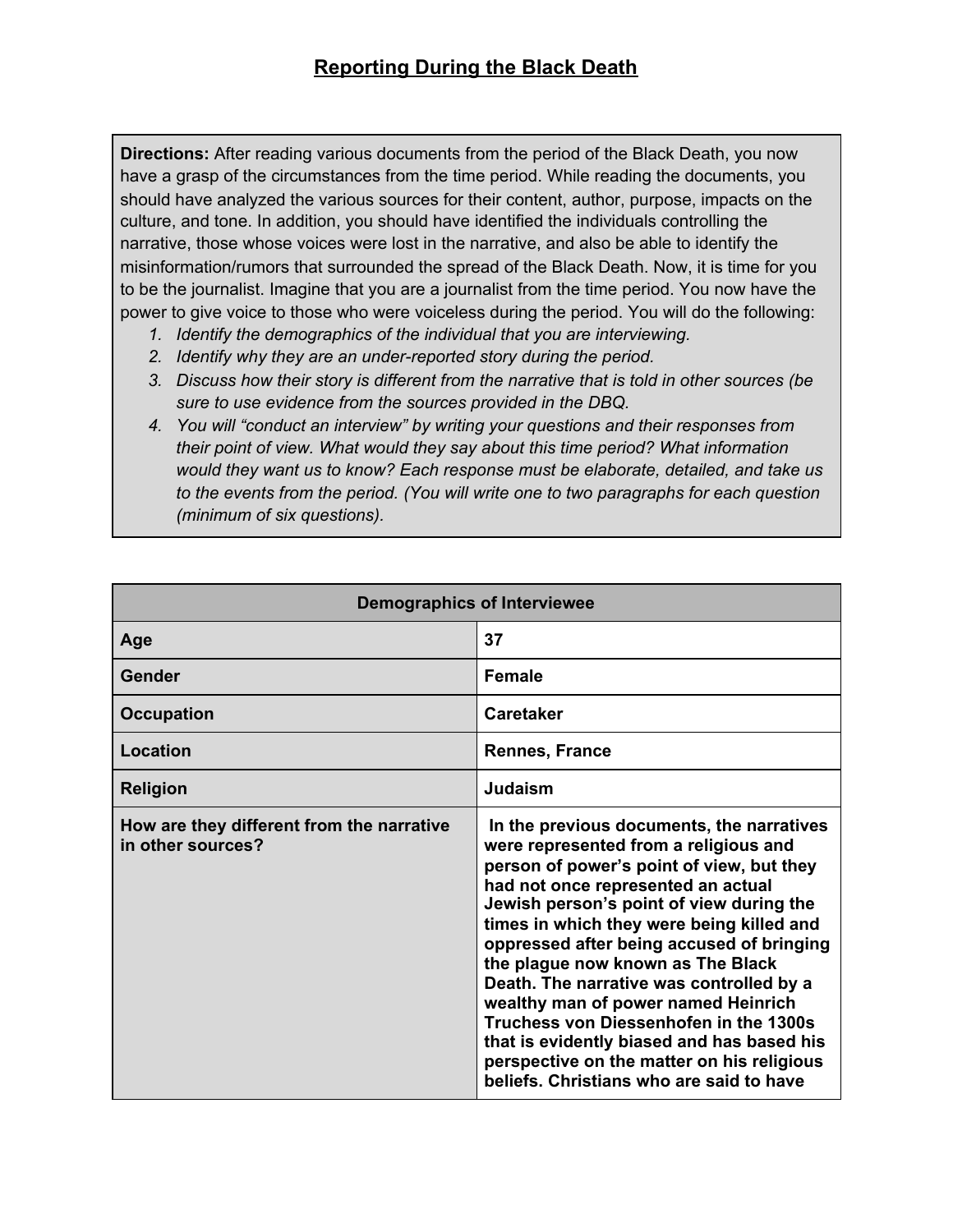|                                       | been corrupted by the Jewish people<br>made confessions supporting the claim.<br>Jews were killed and burned for the crime<br>and they related it back to God saying<br>they died and were damned forever as<br>they were "plotting the extinction of his<br>church".                                                                                                                                                                                                                                                                                                                                                                                                                                                                                                               |
|---------------------------------------|-------------------------------------------------------------------------------------------------------------------------------------------------------------------------------------------------------------------------------------------------------------------------------------------------------------------------------------------------------------------------------------------------------------------------------------------------------------------------------------------------------------------------------------------------------------------------------------------------------------------------------------------------------------------------------------------------------------------------------------------------------------------------------------|
| How are they an under-reported story? | Aceline Garnier and her family's story is<br>indeed an under-reported story because<br>as stated before, in the seen documents,<br>the perspectives of Jewish people were<br>never represented. They were seen as<br>horrible people and they had been<br>accused of bringing the Bubonic Plague<br>to places in Europe like France which is<br>where she and her family reside. An<br>under-reported story covers an issue that<br>is important that doesn't get the proper<br>attention it deserves. The story had been<br>told but only from the side of the<br>oppressor not fulfilling the always two<br>sides of a story. This matter remains<br>important because hundreds and maybe<br>thousands of Jewish people may have lost<br>their lives after being falsely accused. |

## **Interview: Please put in as a question and answer format**

**Q: Were you or your family affected by the Bubonic Plague?**

**A: "The Bubonic Plague had just begun to spread in 1346 throughout France and in particular, Rennes. One morning in late October of 1348, I had sent my daughter, Elizabeth to her room to fetch me a new sewing needle when suddenly she shrieked. She had seen a rat so I fetched my husband, Emile before he had gone off to work on the land. He picked the rat up and threw it outside and later that day, Emile had come home ill. I explained to him that it must've been the virus going around! His head was hot and he would shiver with chills every once in a while so he remained in bed till' he was better. Days later, the persecution of Jewish people had begun. We were being captured and tortured into confessing to crimes we knew nothing of. They accused us of bringing the disease, saying we poisoned the wells and rivers!"**

**Q: What has become of your housing situation?**

**A: "Emile had worked on the land in exchange for getting to live in our homeland and receiving protection. So after we started getting accused, we knew we would be losing our home. They didn't like us to begin with so this virus didn't add. They were looking for an explanation and what better than to blame us. They had begun burning down our communities leaving nothing but ash and smolder. I told Emile we needed to move or we were just going to be with the rest. Our packing was limited, Emile had stopped**